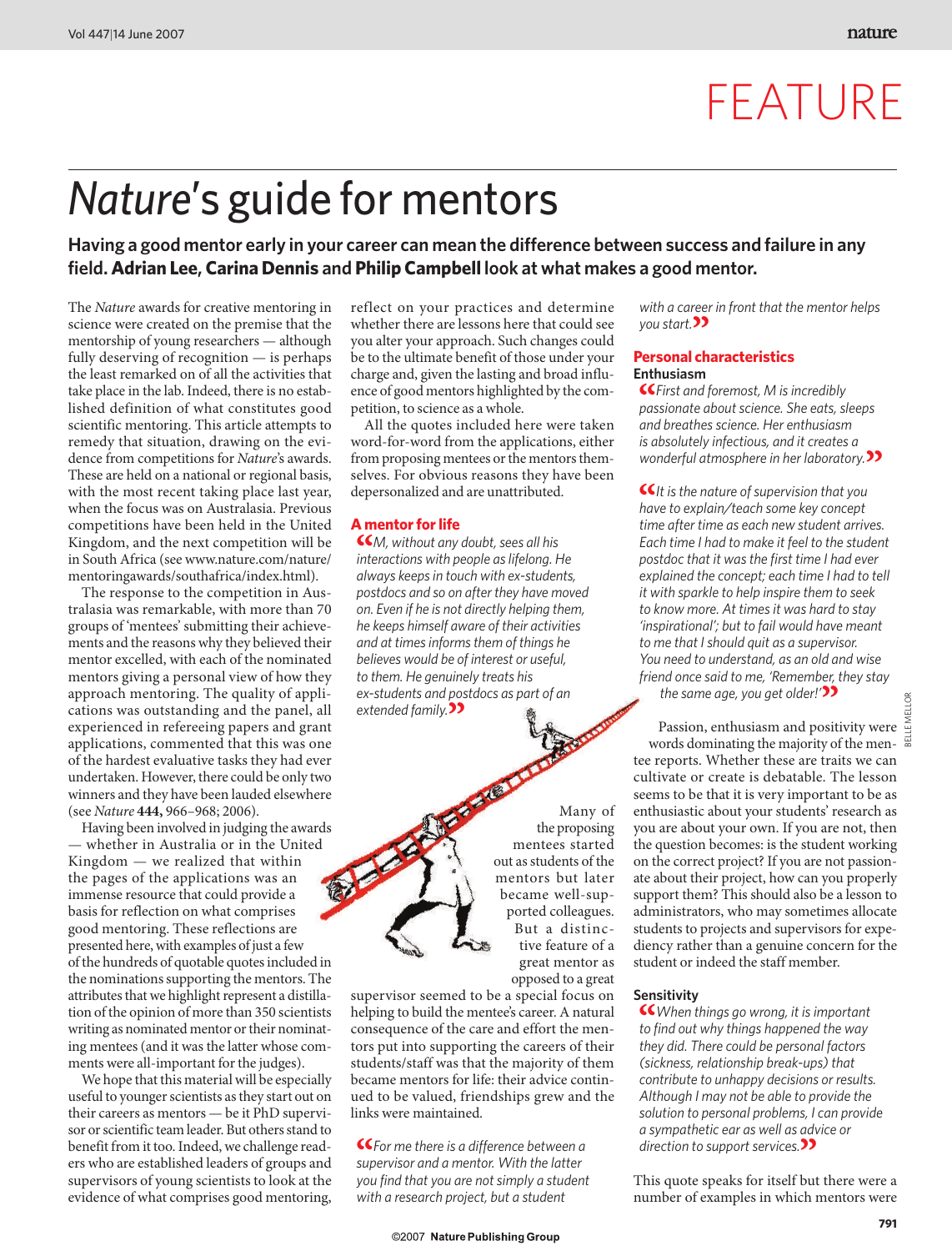very sensitive to their charge's circumstances and showed compassion and understanding. When a student or colleague exhibits unusual behaviour or lack of progress there will be a reason. Mentors need to listen, hear and support. Also, many mentors were sensitive to mentees' needs that were not strictly professional, such as finding the right balance between work and family responsibilities; coping with cultural transitions after a move from a different part of the world; developing confidence in a culture that may not be welcoming; or opposing ethnic or gender bias if it arises.

**"***M also knows that it is important to have a work–life balance. He's made it easy for a postdoc with young children to return to the lab part time. It's encouraging as a young scientist to see that there are lab heads who are supportive of people being able to spend time with their family but still have a chance to develop their careers.* **"**

#### **Appreciating individual differences**

**"***Again it is important to cater for personal traits. Some of my student colleagues need to dot every i and cross every t as they design a set of critical experiments that we have all agreed are important. Others, with, I suspect, an equal success rate, need to jump in, risk making a mess of a few highly critical experiments but gain an instant understanding of either what not or what to try. Allowing both approaches is sometimes difficult, but necessary.* **"**

We are all different in how we work and in what motivates us. The mentees were clearly very appreciative of an ability to carefully craft development activities to enhance and extend personal strengths. Special effort is needed to try to understand all those in a team and deal with them differently. And however much you want that student/colleague to work on that project, sometimes you have to help them make decisions about their career directions.

**"***Not everybody wants to be a leading researcher and some have skills that make them better suited to other occupations. There is little point in encouraging young people to take on a career to which they may be unsuited or that they will find stressful or uninteresting. So I believe it is* 

**792**

*necessary sometimes to encourage them into other directions.* **"**

**Respect**<br> **C** She treats her collegaues, regardless of **"***She treats her colleagues, regardless of whether they are doing a PhD or if they are a fellow professor, with the same high regard. In doing so, M inspires confidence in her collaborators.* **"**

It is sadly true that laboratories exist where the PhD students are seen as extra pairs of hands rather than genuine collaborators. Although the supervisors may well be successful and grants be funded courtesy of those extra hands, they will never have the satisfaction of working in the stimulating environments described in all of the applications for the mentor awards and will never truly be respected themselves.

#### **Unselfishness**

**"***His magnanimity in sharing his own ideas and delight in seeing others succeed has also been an inspiration, not just for myself but for a whole generation of younger scientists.* **"**

**"***Most importantly, M has no intellectual jealousy. She was always happy to see others succeed, pushing them forward into the limelight while standing back in the shadows herself.* **"**

There are leaders of some big and important groups who are more concerned with using group members to promote their own scientific standing. Letting your students/colleagues take your ideas and run with them, and being free and willing for them to take credit is not always easy but is always appreciated. What do you lose by allowing them to be lead authors even if the idea was yours?

### **"***His lack of*

*defensiveness was very important to me. On several occasions I've published papers that were critical of some aspect of his work — and he helped me to articulate the issues and supported me in getting them published.* **"**

**"***I believe that it is too easy for mentors to create grand (manipulative) plans for their younger colleagues.*  *I believe it is important for mentors to suppress the desire to paint the grand picture, instead it is imperative that they learn to understand their colleagues and how to assist them to fulfil their dreams.* **"**

**"***It was not uncommon to hear that she had lobbied for an opportunity for a postdoc to speak at a conference rather than doing so herself because she recognized the value of becoming known, especially given our distance from North America and Europe.* **"**

#### **Support for other than one's own**

**"***M is just as diligent in fostering careers of people who he thinks can advance science as he is at fostering his own students. This action is consistent with a motive that goes beyond mere ego and represents service to the advancement of science.* **"**

The impact of a good mentor goes far beyond his or her own boundaries. Within the applications were many examples of support outside the mentor's group. Indeed a number of the mentee support documents were from those who had never actually been in the mentor's laboratory but whose lives had nevertheless been touched.

## **Teaching and communication**<br>**CC**M's enthusiasm was infectious for many

**"***M's enthusiasm was infectious for many undergraduate students, and I have no doubt in saying that her delivery of the subject matter was instrumental in fuelling my interest in X as a subject.* **"**

The tension between research and teaching remains at all universities. Success in both is not mutually exclusive and it was striking, but not surprising, that many of the exemplary mentors were exemplary teachers. Many of the mentees who themselves have gone on to very successful careers and have international reputations in science would not have gone down that pathway if they had not been exposed to their future mentor as a teacher.

Those who work in university administration need to remember the benefit of exposing undergraduate students to top scientists to increase the number of graduate students. Up-and-coming young scientists should put effort into their teaching in order to inspire and interest their future mentees. Good mentors encourage their students to teach as soon as they start their PhD, not only to supplement their income but, more importantly, to develop skills that will benefit them in the long term.

Also, many of the great mentors were great communicators, not only of science itself but also of enthusiasm for it to diverse audiences such as schools or local societies. This is not a universal talent and can even be damaging to all concerned if done badly. The good mentors appreciated that such activities can be very valuable training for the communicator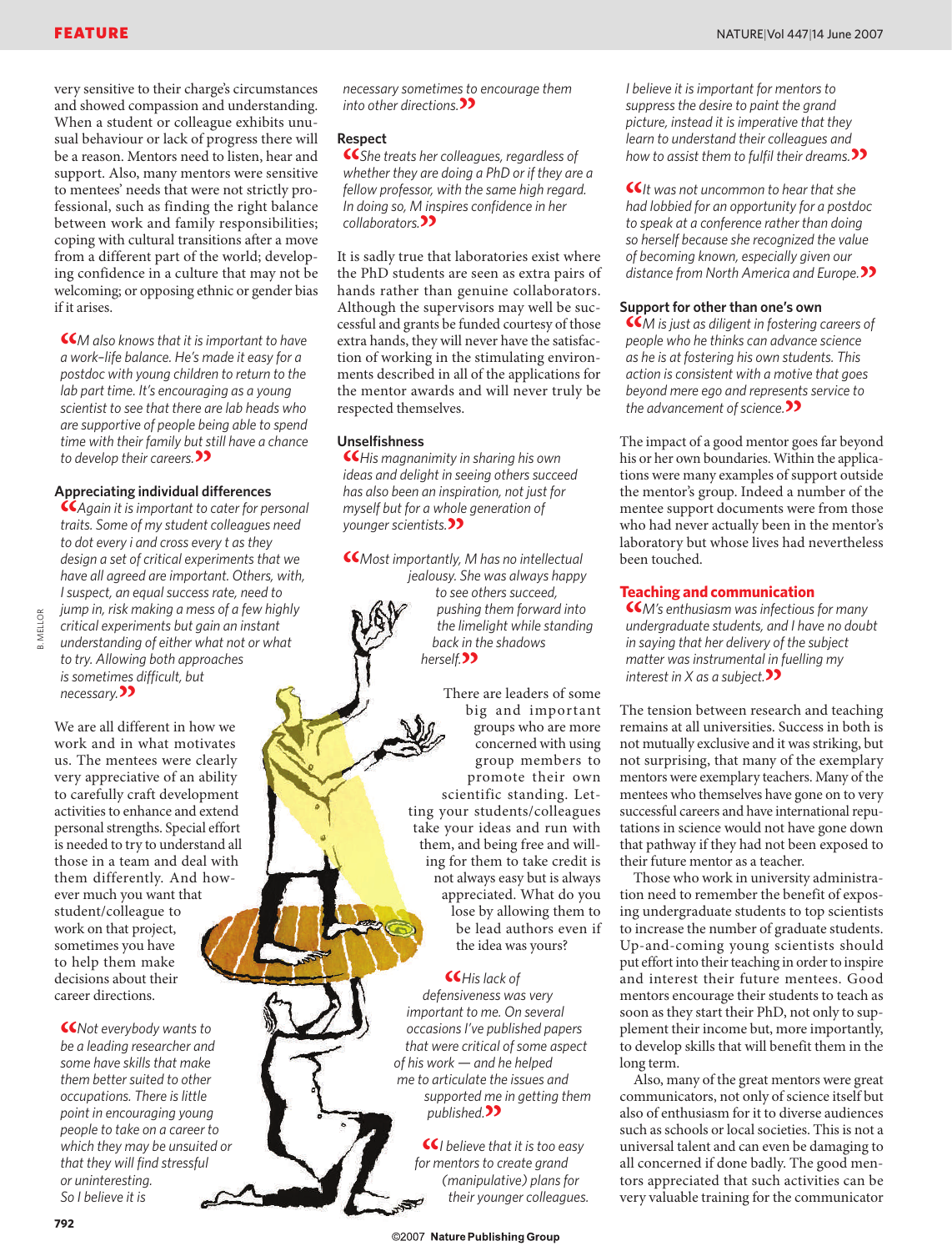and encouraged their students and younger colleagues to develop these skills.

**"***I first encountered M as a year-11 high-school student in a small country town. The Royal Australian Chemical Institute had commissioned M to travel to regional Victoria and put on a 'chemistry show'. I remember the explosions, the foam tower spilling its contents over the stage, and M pretending that he hadn't noticed the chemical mayhem around him. And I remember that it was about this time that I became interested in chemistry.* **"**

**"***Students need experience talking about their research in many different forums. Conference attendance is crucial so that they have the opportunity to discuss with other researchers and to develop new ideas. But it is equally important that students have the opportunity to discuss their work in lay terms, whether it is being presented to parents, teachers, or to doctors and nurses as S has done.* **"**

#### **Tips for mentors**

Throughout the mentees' reports and the mentors' reflections on their mentoring styles were descriptions of activities used by the mentors that contributed to their success. A number of these tips are reproduced here for those readers embarking on a scientific career — or those in full flight — in order to stimulate thinking about mentoring. There is no magic formula; these are simply examples of what the mentees thought worked for them.

#### **Availability: the open door**

**"***First, her door is always open, even now in her retirement she can never say 'come back later'. I now greatly admire this skill for I find myself struggling with administration and feeling guilty in making appointments to see students. M always put scientific discussion first.* **"**

**"***I cannot remember him ever cancelling an appointment with me despite the tremendous demands on his time (he was head of department for some of the time that I was his student).* **"**

**"***M was always accessible, and she always made it abundantly clear to her students that she would rather talk about science with them than do just about anything else.* **"**

If there was one theme that came through all the reports it was this one. Availability is the standout quality appreciated by the mentees. Despite enormous workloads and responsibilities, the mentor was always there and the door was always open. They never failed to respond to an urgent request immediately. Mentees marvelled at e-mails answered in 20 minutes,

responses made to drafts in two days and the willingness to listen

to their problems.

The regular meeting is clearly an important strategy that some mentors use as well as having an open door. The most impressive was the mentor who set aside a whole day to meet each group member individually for half an hour. The day included a journal-club meeting for all, followed by a research discussion over drinks at the end of the day. An advantage of having a routine that all knew was that it made it easier for students to plan their work and for the mentor to avoid committee meetings on that day. Morning or afternoon coffee breaks are also great daily opportunities for discussion. In these meetings, good mentors encouraged troubleshooting unsuccessful experiments rather than discarding them as a result of incompetence. Indeed there was a common theme that analysis of failure was as important as success.

#### **Inspiration, optimism**

**"***Going to M's office with your head down, armed with a plot or calculation showing that the project seemed to be going nowhere, you will leave believing that you've solved the mysteries of the Universe.* **"**

**"***On many occasions I remember walking into her office convinced that I had been wasting my time, and then ten minutes later walking out with a smile and the sure knowledge that what was a bad result was indeed just what I needed!* **"**

The 'walk into the office dispirited/a failure/ miserable and yet walk out inspired and optimistic' phenomenon is a special feature of interaction with the great mentors. There were many comments similar to those above. Attributes that allowed the mentor to cause these almost spiritual experiences included: a broad vision of how science works, a bigpicture view and a conviction that unexpected results are often the most interesting and point towards novel insight.

#### **Balancing direction and self-direction**

**"***M displays the right balance of direction in a project and letting someone discover and develop insights for themselves.* 



*Supervisors who micromanage their students or have very specific ideas of how the science in a lab should be done can stifle the student.* **"**

**"CT**he scientific acumen to, on the one **hand, encourage promising ideas and, on the** *other, recognize a 'dead end' is one of M's great mentoring skills.* **"**

Given the large number of comments on getting the balance right, this is a major component of good mentoring. Just how much guidance to give can be a challenge. There were many negative comments about those who have been seen to micromanage. Yet there was also criticism of those who let students run free and learn by their mistakes.

The skill lies in giving young researchers the freedom to expand on their ideas but gently reining them in when they are off track. There were no clear clues as to how to develop this skill. Possibly awareness of how you do it could encourage you to change. Where do you place yourself on the direction–self-direction scale?



**"***His advice was almost always given in the form of suggestions, so that we were able to digest them and form our own judgment about their worth. With hindsight I recognize this as a deliberate strategy designed to encourage independence of thought and critical thinking. As a PhD student, M made me feel like his collaborator. This is probably the greatest single lesson I have tried to take from M and apply to my own research group, to encourage and prompt students to follow their own ideas and judgement, and to provide an environment where this is possible.* **"**

A special challenge is, even if you are prepared to encourage independence, what can you do that nurtures research creativity?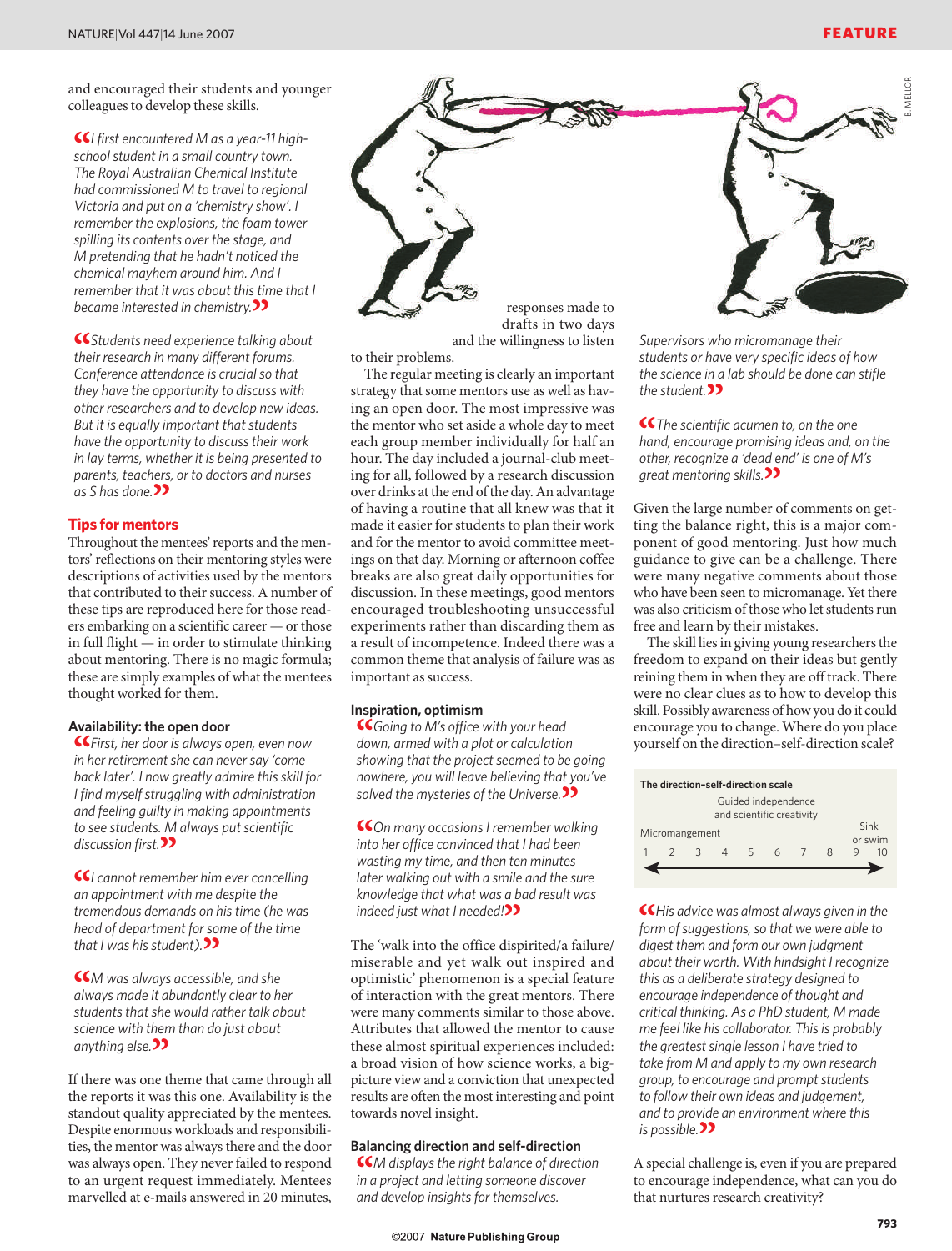**"***When I conducted an experiment using two different sources of the one tissue that was never in the research programme, M, instead of saying 'No, stick to the programme', asked me why I thought that was a good experiment to do and then complimented me for thinking laterally about the programme.* **"**

**"***If and when your ideas did not come to fruition there was no criticism, only encouragement to learn from the mistakes made, if any, and encouragement to develop other avenues of scientific attack. This 'judgement'-free environ allowed one to attempt to implement challenging techniques, knowing that there was no 'skin off one's nose' for trying.* **"**

#### **The art of questioning and listening**

**"***There is always another question to ask. The questions seem innocuous but nothing is as it seems to be; there are more insights to be gained by probing away. M also never imposes her will, but she persistently keeps the questions flowing to help the answer come along.* **"**

One of the strategies used in developmental workshops to help young academics become better small-group teachers is to practise answering students' questions with a question, in order to lead them towards both an answer and a better understanding of what they are learning. It is always easier to give the answer. The same is true when you start to mentor your PhD students and younger colleagues.

**"***Rather than directly providing me with interesting ideas, he is able to ask the right questions to allow me to come up with my own theories and ideas.* **"**

This is a skill and it can be practised even though it is time-consuming. It is a skill highly valued by the mentees, as was the equally important skill of active listening.

**"***The major aspects of practice and personality are her ability to listen patiently, even when she knows better, and to point the mentored person to a more complete understanding of the issues implicit in a particular problem. This she does with deceptively simple questions that frequently do not elicit an immediate response, but ultimately allow a more rational interpretation of all the facts.* **"**

#### **Being widely read and widely receptive**

**"***As a new assistant professor with my own young graduate students, I can appreciate the subtle ways in which M fostered good habits of constantly surveying the literature and exploring research outside the immediate bounds of my own interests. I hope that I can guide my students in a* 

*similar, low-key way that M encouraged in*  me.<sup>99</sup>

**"***Often, M would leave the latest, hottest paper on my desk, with an enthusiastic note attached that not only conveyed his own excitement about the field, but also piqued my*  **"**<br>**"** 

An enabler of good science is keeping abreast of the literature. A defining characteristic of many of the great mentors was wide reading outside their field. Mentees appreciated

sharing in this reading, and also the deliberate strategy of using key papers as a base for discussion either at group or individual meetings or by the casual dropping of reprints as described above. Again, time-consuming but valued.

**"***For a rigorous scientist of international acclaim, I found her to be very open-minded, and she encouraged my exploration of different avenues of research, even when these fell outside her direct expertise (if need be, M was very willing to study new areas of enquiry in order to provide appropriate intellectual support).* **"**

Most researchers have a pet hypothesis and an individual approach to their particular area of science. Sometimes that dogma and limitations in breadth may be exposed and challenged by students or colleagues. As a result, you need to be open to ideas and solutions from all other disciplines. You need to be ready to accept that you might be wrong, to acknowledge and study new directions you have never considered, and to congratulate your mentees for taking you down that pathway.

#### **The initial project**

**"***Ensure that all students have projects with at least some guaranteed biologically relevant results. Risky work (such as making a knockout mouse) should be balanced with other work that will ensure some results.* **"**

This is related to getting the balance right, but a number of comments highlighted the fact that, in the beginning, students do not have the experience to make a decision on the first project. One mentee drew attention to the fact that, at the start of a PhD, it is the supervisor who has the knowledge, but as the PhD draws to a close, it is the student who has the

knowledge and who becomes the teacher. Those readers who are B. MELLOR

on graduate-student

committees will probably have seen instances in which the initial project was a key question to be asked in the supervisor's research programme, but was simply too hard to be the basis of a starting-out project. Many mentees identified being given the right kind of project as a key factor in their ultimate success.

**Life after science** 

**"***M has always encouraged me not to forget to smell the roses.* 

*I will always remember him telling me as a first-year PhD student that I needed to take up other activities besides science. My life has been a lot more fun because of his advice.* **"**

This was not a widespread observation but was clearly a positive feature to those who received this advice.

**Celebration**<br>**C**The first time a person comes up with a **"***The first time a person comes up with a novel idea or experiment of their own. This should be an occasion for public recognition within the lab as it is a milestone of great significance for most young scientists.* **"**

The importance of celebration and rewarding successes, large and small, is often neglected. Yet it can be highly encouraging to individuals and can contribute to the building of communities. It is a strategy that all mentors can introduce, although the extent of the celebration will vary depending on personalities and level of extroversion.

The guiding principle is that celebration, however large or small, is a powerful motivator. The range of celebrations mentioned in the awards nominations is worth listing here as a challenge to your imagination: off-campus lunches, the weighing of the PhD thesis on submission, cakes at morning or afternoon tea, barbecues at the mentor's home or cocktail parties on graduation.

#### **Building communities**

A constant theme from the groups supporting their mentor was the sense of community. The successful mentors realized the need to build communities to create an environment where all under their care could flourish. They all had deliberate and varied strategies to build these communities. How often have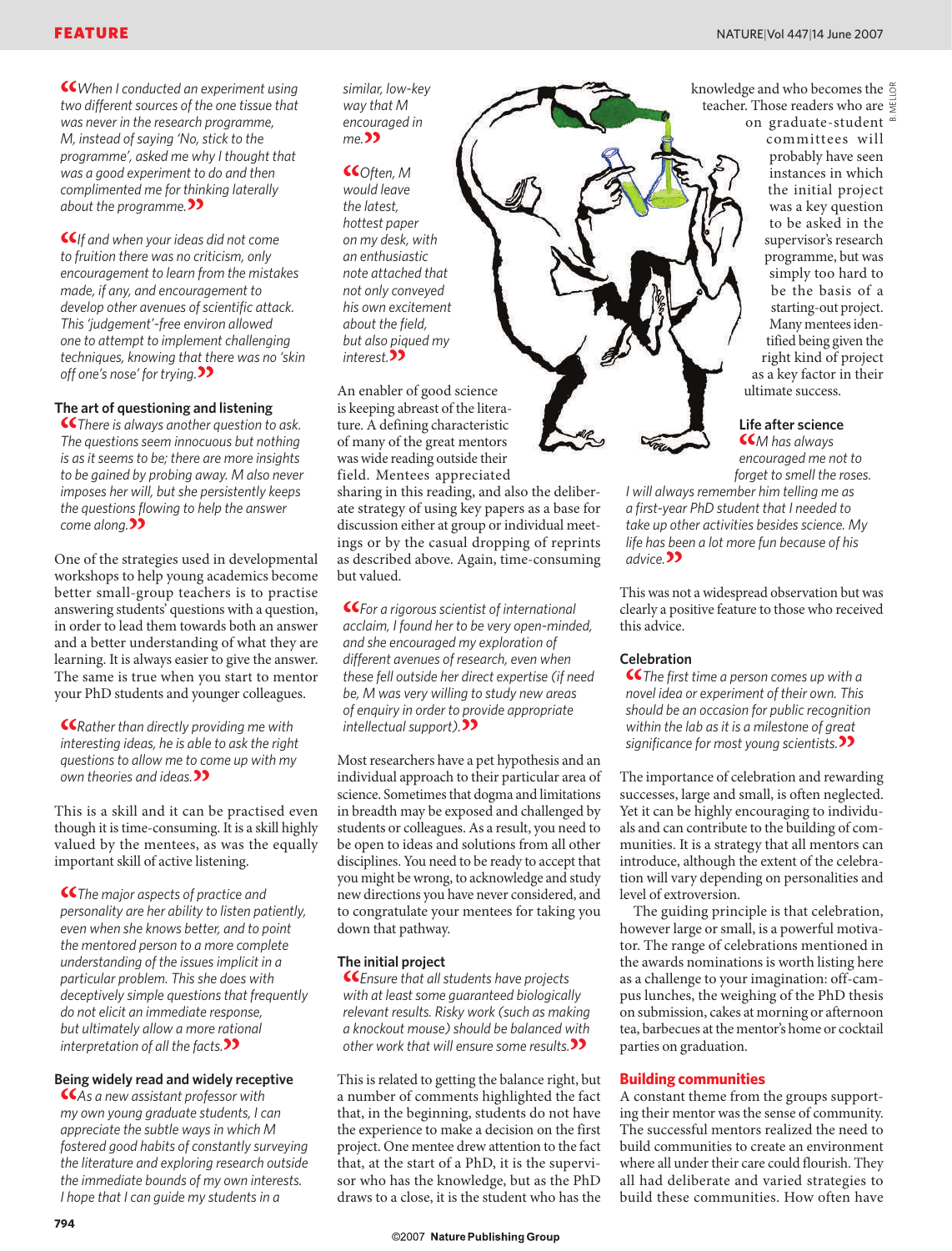you experienced the negative impact of silobuilding within departments? Positive and sustaining communities do not just happen, they have to be nurtured.

#### **Of scientists**

**"***M takes an inordinate amount of trouble to involve all the people around her in all aspects of the life of the lab, such as seminars, research-planning meetings and informal meetings with outside visitors. All these make you feel a valued member of the research team from the outset.* **"**

Regular meetings have been commented on before. They include: whole-group planning meetings; meetings with external visitors; subgroup meetings with a specific task to report to the whole group; group-writing tasks; assigning a new junior staff member or student to a senior staff member or student mentor.

Especially important meetings were 'journal clubs', which many team leaders set up but often do not sustain.

**"***The journal club helps to make sure all of us read something other than immediately relevant research, at least once a week. The menu wanders around, sometimes classic papers, sometimes high-impact pieces in* Nature *or* Science*, sometimes chapters from a popular-science book, sometimes philosophy or psychology of science. Over time we have evolved the practice of going round the table first with each participant speaking for 3 minutes. There are always some people who have intelligent comments, but would never put them forward if it were left to them to find the right time to speak. The 3 minutes also restrains the talkative.* **"**

#### **Of people**

**"***The most useful single thing I've learned is that chocolate biscuits do more for everyone's good humour and enthusiasm than any amount of feel-good talk. The role of blood sugar should probably have been obvious to a biologist from the outset, but I only learned this by experience. Mind you, cheerful and encouraging conversations are good too, as are gin and tonic.* **"**

Again some mentors' disposition might not always lead to easy support and nurturing of a social group. But there is no doubt about how much such social activities were valued. Activities can be as simple as the chocolate biscuit or more adventurous, for example 'Shakespeare under the stars', wine tastings, ethnic dinners, dinner parties with visiting scientists, bird-watching days, video nights or celebration of every birthday at morning or afternoon tea. One group formed a jazz band, but commented that their gigs were not as favourably reviewed as their articles. One successful mentor noted that, having initially

created the social events, he/she now left it to the group, with a resulting range of events that reflected their interests from canoeing to cake-baking to karaoke.

#### **Skill development**

**"***M has focused on equipping people with the skills to be fully functioning members of the scientific community, able to prepare grant applications, review manuscripts, speak at conferences and engage with scientific administrators in a constructive manner. Such a holistic approach to running a scientific group will ultimately bring enormous benefit to the group's alumni, giving them all the skills necessary to carve out their own niches in the academic world.* **"**

It is clear that successful mentors work hard at developing the scientific skills of their charges. Again this depends on deliberate strategies and activities rather than leaving the outcome to chance. Not surprisingly, the following three skills were the ones that were most often commented on.

#### **Criticism**

**"***Our regular meetings would often entail the discussion and evaluation of recent published works. This process provided a great insight into the method of critiquing and assisted in driving our work into new methodological areas to answer questions in a greater depth.* **"**

**"***The critical analysis of scientific publications is encouraged. No conclusions are taken at face value and fearless discussion of the analysis and interpretation of results takes place during our weekly laboratory* 

*meetings and, of course, in the preparation of papers***. <b>>>** 

Again this is where a journal club has been used to good effect — students regularly take turns dissecting one or two relevant current papers and their background, with input from other students and faculty members. The successful strategies highlighted involve requiring students or young colleagues to write reviews of journal articles, referees' reports and grant applications and then critiquing their efforts.

Instinctively you probably know the value of such activities, but do you always ask for individuals or groups of staff/students to have a go

first? Or do you simply involve them in critiquing your writing or your grant application? The last approach is not the way that works.

**"***M does not only guide his students in their research, but ensures that they learn how to critically review the literature. He often challenges his students with an exercise of reviewing a paper. He then patiently remarks on their review.* **"**

As this quote illustrates, another way these activities benefit science is by preparing the mentees for their role as peer reviewers in the future. This is an activity often taken for granted. We believe that it shouldn't be. Peer review is all too easily done badly, and is also all too easily put aside under the pressure of other commitments.

It is essential that the motivation to review papers and grant applications is instilled in young scientists. It is equally essential that they be required to practise such activities, under the scrutiny of their mentor. Only then are they likely to learn how to provide a combination of specific and constructive advice about significance, technical strengths and weaknesses, and (for papers) presentation (see Editorial, page 754.)

#### **Writing**

**"***Writing my first paper was a true experience. M asked me to write it, but the paper that was submitted had no resemblance to my initial written draft. Nevertheless, M went through my mistakes patiently and thoroughly, a writing experience from which I learned a great deal. This paper was accepted by* Cell *without any corrections, which is a very rare event.* **"**

Writing is such a critical part of being a scientist that its development must not be taken for granted. Among

B. MELLOR

outstanding mentors, rapid turnaround over one to two days with clear feedback seemed the norm, as did resisting the temptation to do the rewrite for the student but, rather, assisting the mentees to rewrite several times. Also, it seems essential that this attention is paid to writing from the very beginning of a studentship. This requires deliberate action and tasksetting by the mentor.

#### **Oral presentation**

**"***Although few students have a natural gift for giving a scientific talk, all can learn if given sufficient practice and advice. I always suggest that the student provides me with a run-through a week or two before*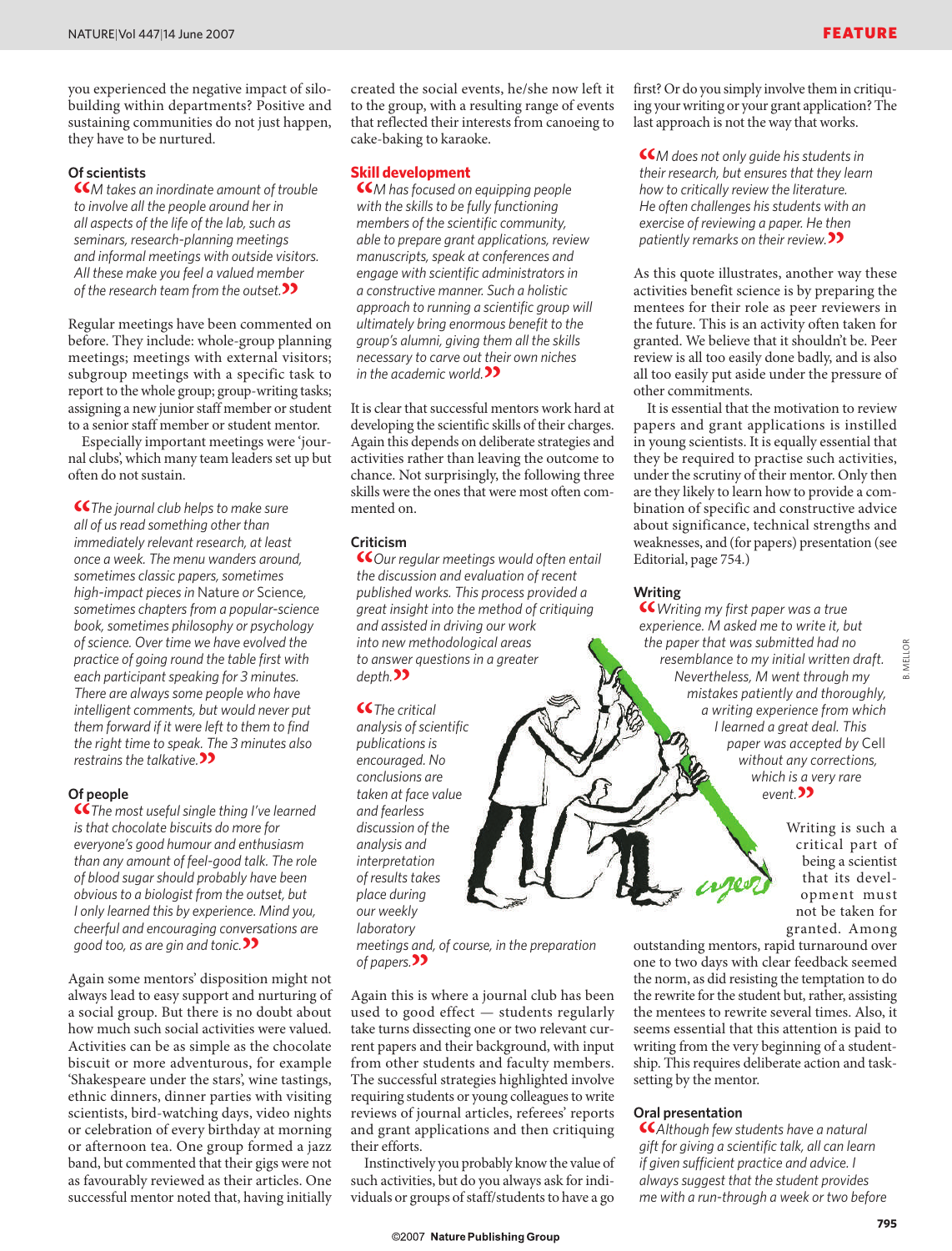*a presentation, to allow sufficient time for revisions.* **"**

**"***I recall that one day M suggested that she and I should have a wager on who could ask the best question of the speakers at the chemistry seminars held weekly in the department. This meant you had to listen closely to the work being presented and to think about it, in order to come up with an insightful question. I recognized that what she really wanted to do was show the students how to get involved in a seminar and she used us as examples of how to engage with the topic presented. Her questions were always informal but probing. The audience, largely made up of postgraduate students in chemistry, of course loved this and soon got into the act.* **"**

The quotes speak for themselves, but all mentors saw it as their role to ensure that their charges had ample opportunity to speak at international forums, and all highlighted the need for practice and critique beforehand. An often-neglected skill is the art of questioning as described in the second quote about the practice of an experienced mentor.

*When it came time to leave his laboratory and develop links with others, M was a great source of contacts and ideas.* **"**

All the mentors made special efforts to ensure that their charges were exposed and introduced to visitors who came into a laboratory. And they encouraged collaboration by introducing their mentees to potential collaborators. This was never left to chance but was planned.

**"***Similarly another practice was to try to secure a few hours of time from visiting international scientists during which students would present their work. This practice has a number of benefits. First it provided good-quality feedback and a range of helpful suggestions on the direction of particular pieces of research. Second, and perhaps of particular importance to Australian trainees, this practice gave an insight into the way some of the world's outstanding researchers think and helped demystify the work of such researchers.* **"**

Departmental tradition often expects the visiting scientist

conferences and/or visit the laboratories of colleagues in their networks. Some unselfishly suggested that their protégés should go instead of themselves. Others, when overseas, ensured that they arranged exposure of the work of their charges to world experts. Hence:

**"***She would attend conferences with her students and at such events would always make a point both of introducing her students to the leaders in the field, and of actively encouraging anyone to whom she was talking to go and see the students' work. She was renowned for arriving at her students' or postdocs' posters with a bemused world-expert in tow and then encouraging the student to explain the poster, letting the student do the talking but with M adding encouraging and supportive comments from the sideline. This is another practice I have adopted from M.* **"**

Once aspiring young mentors appreciate just how important it is for all their students/staff to have opportunity to travel, it is important to negotiate financial support from the department or professional society or elsewhere.  $\frac{8}{3}$ There are sources of funding available, and good mentors seek these out, just as they actively look around to find the best match of conference and/or laboratories for their mentees.

B. MELLOR

**Advice on career decisions**

**"***But perhaps the most important thing is his tireless attention to the needs and in particular the career development of the younger people around him. M always finds top placements for his students and postdocs.* **"**

Perhaps a defining feature of the *Nature* nominees was that the goal of networking was not simply linked to their own research progress, or to ensure that the PhD was successful, or that the work of the postdoc or research assistant moved their projects forward. Rather, there was evidence of extensive communication, discussion and negotiation behind the scenes to ensure that when the student or colleague left the group they could travel along a pathway that was most likely to set them on a successful career. All the supporting mentees had successful careers and in all cases their mentor had helped them with their career.

#### **Conclusion**

**"***Having a good mentor early in one's career can mean the difference between success and failure in any career.* **"**

**"***Those who are good mentors get incalculably more out of it than they put*  **"**<br>*into it*.

#### **Networking**

All successful scientists have extensive networks spread across the globe. But do they all link their students into those networks as actively as they could? This was another of the standout attributes of the *Nature* finalists and, as commented on above, is one of the distinguishing features of a mentor over someone who is simply a good supervisor. Good mentors saw it as their responsibility to share their network.

#### **Use their contacts and promote their students/young staff**

**"***M always made a large effort to develop the scientific careers of his students. He would actively encourage his students to attend national and international conferences and at these conferences would make a significant effort to introduce his students to other researchers in their field. He would also make a great effort to make sure others were aware of his students' achievements and work.* 

to present his or her findings to the department. Good mentors ensure that the visitor also gets to hear of the work of their students and staff.

As support for those who have left the laboratory continues, the advice of one mentor rings very true:

**"***Write only honest references. One slanted recommendation will damage the prospects of all that follow, because the writer's credibility goes out of the window.* **"**

#### **Send overseas**

**"***With the wisdom of hindsight, I think the single most important thing I did as supervisor of PhD students was to send each one of them overseas at least once in their candidature.* **"**

Another recurring theme was gratitude from the mentees at the special efforts their mentors made to allow them to travel overseas to